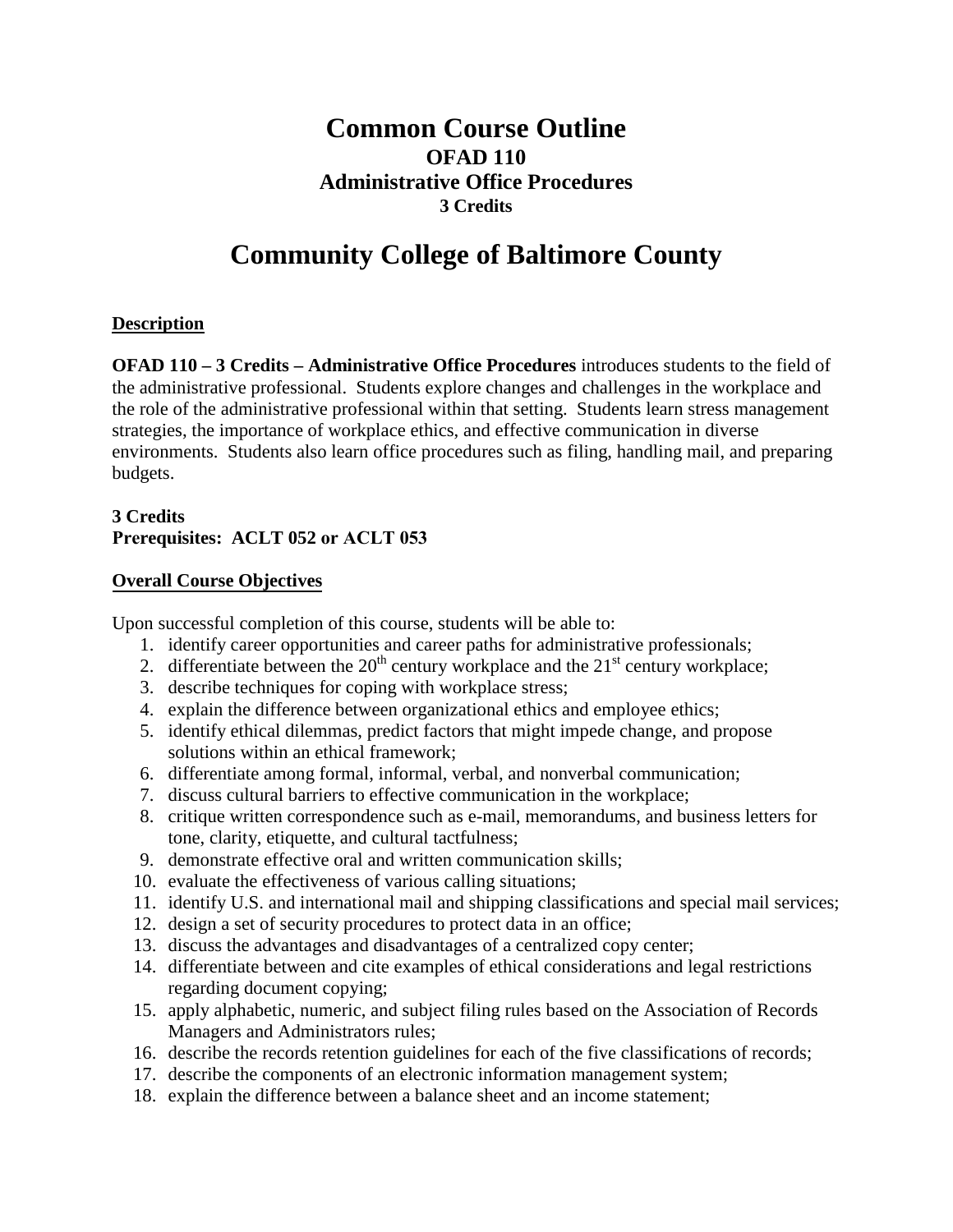- 19. prepare national and international travel itineraries;
- 20. describe how heightened security measures impact travel arrangements; and
- 21. discuss how to prepare an expense report.

#### **Major Topics**

- I. The Workplace
	- A. Forces of change
	- B. Coping with change
	- C. Career opportunities
- II. Stress and Time Management
	- A. Factors contributing to workplace stress
	- B. Organizational strategies
	- C. Techniques for managing stress and time
- III. Communications
	- A. Verbal and nonverbal communications
	- B. Written communications
	- C. Oral presentations
	- D. E-mail
	- E. Workplace mail
- IV. Workplace Technologies and Telecommunications
	- A. Messaging services and etiquette
	- B. Networks
	- C. Software threats, security, and ethics
	- D. Virus, SPAM, and spy prevention
	- E. Reprographics
	- F. Copying laws and abuse
	- G. Use of shredders
	- H. Fax machines
- V. Records Management
	- A. Records storage
	- B. Supplies and equipment
	- C. Electronic storage systems
	- D. Filing rules
	- E. Records disposal
- VI. Financial Information
	- A. Budgets
	- B. Financial statements
- VII. Meetings and Travel
	- A. Meeting roles and responsibilities
	- B. Minutes
	- C. Travel procedures
	- D. Domestic travel
		- E. International travel
- VIII. Career Planning
	- A. Career objective